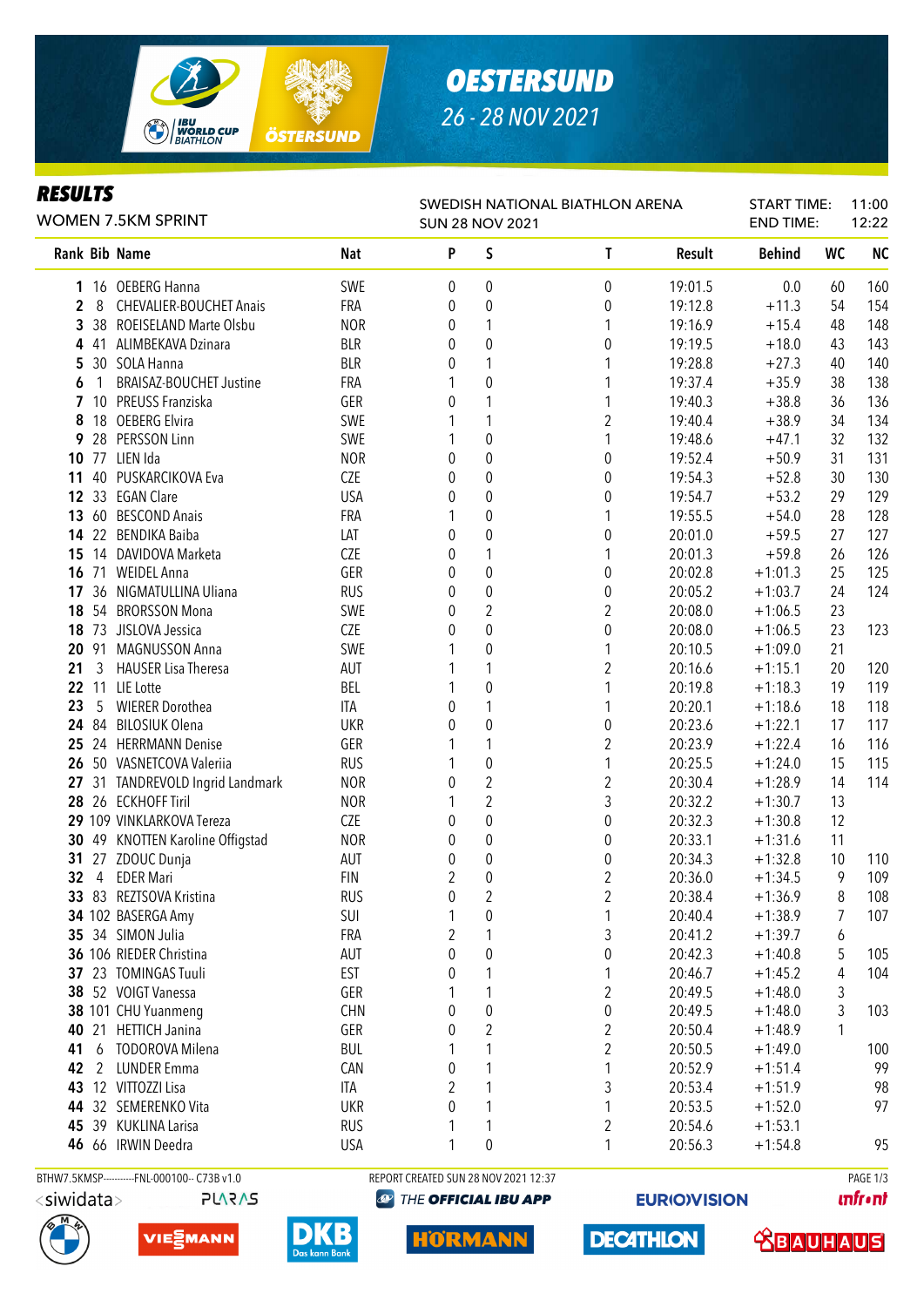

# *OESTERSUND 26 - 28 NOV 2021*

SWEDISH NATIONAL BIATHLON ARENA

START TIME:

11:00  $12.22$ 

### *RESULTS*

| <b>WOMEN 7.5KM SPRINT</b> |                 |                                      | <b>SUN 28 NOV 2021</b> | <b>END TIME:</b> |                  | 12:22          |         |               |           |                |
|---------------------------|-----------------|--------------------------------------|------------------------|------------------|------------------|----------------|---------|---------------|-----------|----------------|
|                           |                 | <b>Rank Bib Name</b>                 | <b>Nat</b>             | P                | S                | T              | Result  | <b>Behind</b> | <b>WC</b> | N <sub>C</sub> |
|                           |                 | 46 115 COMOLA Samuela                | <b>ITA</b>             | 0                | $\boldsymbol{0}$ | 0              | 20:56.3 | $+1:54.8$     |           | 95             |
|                           |                 | 48 42 FIALKOVA Ivona                 | <b>SVK</b>             | 0                | $\overline{2}$   | $\overline{c}$ | 20:56.7 | $+1:55.2$     |           | 93             |
|                           |                 | 49 29 HOJNISZ-STAREGA Monika         | POL                    |                  |                  | $\overline{2}$ | 21:01.7 | $+2:00.2$     |           | 92             |
|                           |                 | 50 46 DZHIMA Yuliia                  | <b>UKR</b>             |                  |                  | 2              | 21:02.6 | $+2:01.1$     |           | 91             |
|                           |                 | 51 69 LESCINSKAITE Gabriele          | LTU                    | 0                | $\mathbf 0$      | 0              | 21:02.9 | $+2:01.4$     |           | 90             |
|                           |                 | 52 95 KRUCHINKINA Irina              | <b>BLR</b>             | 0                |                  |                | 21:03.0 | $+2:01.5$     |           | 89             |
| 53                        |                 | 20 HAECKI Lena                       | SUI                    |                  |                  | $\overline{2}$ | 21:03.3 | $+2:01.8$     |           | 88             |
| 54                        | $7\overline{ }$ | CHARVATOVA Lucie                     | <b>CZE</b>             | 0                | 3                | 3              | 21:03.7 | $+2:02.2$     |           |                |
| 55                        |                 | 93 NILSSON Stina                     | SWE                    |                  | 3                | 4              | 21:04.5 | $+2:03.0$     |           |                |
|                           |                 | 56 86 CHEVALIER Chloe                | FRA                    |                  | $\overline{c}$   | 3              | 21:05.0 | $+2:03.5$     |           |                |
| 57                        |                 | 57 SCHWAIGER Julia                   | AUT                    |                  | $\pmb{0}$        | 1              | 21:05.1 | $+2:03.6$     |           |                |
| 58                        |                 | 35 KRUCHINKINA Elena                 | <b>BLR</b>             | 0                | $\overline{c}$   | $\overline{c}$ | 21:05.4 | $+2:03.9$     |           |                |
| 59                        |                 | 79 MAKA Anna                         | POL                    |                  | $\pmb{0}$        | 1              | 21:06.1 | $+2:04.6$     |           | 82             |
|                           |                 | 60 44 HINZ Vanessa                   | GER                    |                  |                  | $\overline{2}$ | 21:09.6 | $+2:08.1$     |           |                |
| 61                        |                 | 72 KADEVA Daniela                    | <b>BUL</b>             | 0                |                  |                | 21:10.9 | $+2:09.4$     |           | 80             |
|                           |                 | 62 13 AVVAKUMOVA Ekaterina           | <b>KOR</b>             |                  | $\boldsymbol{0}$ | 1              | 21:11.8 | $+2:10.3$     |           | 79             |
|                           |                 | 63 64 BEAUDRY Sarah                  | CAN                    |                  | $\pmb{0}$        | 1              | 21:11.9 | $+2:10.4$     |           | 78             |
|                           |                 | 64 19 VISHNEVSKAYA-SHEPORENKO Galina | KAZ                    | 0                | $\overline{2}$   | $\overline{2}$ | 21:13.5 | $+2:12.0$     |           | 77             |
| 65                        |                 | 82 LESHCHANKA Iryna                  | <b>BLR</b>             | 2                | $\mathbf 0$      | $\overline{2}$ | 21:13.9 | $+2:12.4$     |           |                |
|                           |                 | 66 70 TANG Jialin                    | <b>CHN</b>             | 0                | 1                | $\mathbf{1}$   | 21:17.6 | $+2:16.1$     |           | 75             |
|                           |                 | 67 48 STREMOUS Alina                 | <b>MDA</b>             |                  | 1                | $\overline{2}$ | 21:18.7 | $+2:17.2$     |           | 74             |
| 68                        | 9               | <b>GASPARIN Selina</b>               | SUI                    |                  | 1                | $\overline{2}$ | 21:19.4 | $+2:17.9$     |           | 73             |
| 69                        |                 | 87 IVANOVA Aliona                    | MDA                    | 2                | $\mathbf 0$      | $\overline{2}$ | 21:19.8 | $+2:18.3$     |           | 72             |
|                           |                 | 70 90 JUPPE Anna                     | AUT                    | 0                | 1                | 1              | 21:20.1 | $+2:18.6$     |           |                |
|                           |                 | 71 68 GASPARIN Aita                  | SUI                    |                  | $\overline{2}$   | 3              | 21:22.0 | $+2:20.5$     |           |                |
|                           |                 | 72 89 TOLMACHEVA Anastasia           | <b>ROU</b>             | 0                | $\mathbf 0$      | 0              | 21:25.0 | $+2:23.5$     |           | 69             |
|                           |                 | 73 15 KOCERGINA Natalja              | LTU                    | 0                |                  |                | 21:26.2 | $+2:24.7$     |           | 68             |
|                           |                 | 74 99 KUELM Susan                    | <b>EST</b>             | 0                |                  |                | 21:26.3 | $+2:24.8$     |           | 67             |
|                           |                 | 75 47 TALIHAERM Johanna              | <b>EST</b>             | 1                | $\pmb{0}$        | 1              | 21:27.1 | $+2:25.6$     |           | 66             |
|                           |                 | 76 58 GASPARIN Elisa                 | SUI                    | 0                | 3                | 3              | 21:28.5 | $+2:27.0$     |           |                |
| 77                        |                 | 98 BEKH Ekaterina                    | <b>UKR</b>             | 1                | 1                | $\overline{2}$ | 21:29.3 | $+2:27.8$     |           |                |
| 78                        |                 | 63 KLEMENCIC Ziva                    | SLO                    |                  |                  | $\overline{2}$ | 21:31.9 | $+2:30.4$     |           | 63             |
|                           |                 | 79 104 KAZAKEVICH Irina              | <b>RUS</b>             | $\overline{2}$   | $\overline{2}$   | 4              | 21:32.2 | $+2:30.7$     |           |                |
|                           |                 | 80 74 KLIMINA Darya                  | KAZ                    | 1                | 1                | $\overline{c}$ | 21:36.5 | $+2:35.0$     |           | 61             |
|                           |                 | 81 43 MINKKINEN Suvi                 | <b>FIN</b>             | 1                |                  | $\overline{c}$ | 21:37.7 | $+2:36.2$     |           | 59             |
|                           |                 | 82 17 FIALKOVA Paulina               | <b>SVK</b>             | 2                |                  | 3              | 21:41.0 | $+2:39.5$     |           | 57             |
| 83                        |                 | 62 MENG Fangi                        | CHN                    | 0                |                  | $\mathbf 1$    | 21:43.7 | $+2:42.2$     |           | 55             |
|                           |                 | 84 85 KINNUNEN Nastassia             | <b>FIN</b>             | 2                |                  | $\sqrt{3}$     | 21:44.0 | $+2:42.5$     |           | 53             |
|                           |                 | 85 100 DUNKLEE Susan                 | <b>USA</b>             | $\overline{2}$   |                  | 3              | 21:44.4 | $+2:42.9$     |           | 51             |
|                           |                 | 86 25 TACHIZAKI Fuyuko               | <b>JPN</b>             | 1                | 1                | $\overline{c}$ | 21:45.8 | $+2:44.3$     |           | 49             |
|                           |                 | 87 53 KLEMENCIC Polona               | SLO                    | 0                | 3                | $\mathfrak{Z}$ | 21:48.2 | $+2:46.7$     |           | 47             |
|                           |                 | 88 61 BULINA Sanita                  | LAT                    |                  | 1                | $\overline{c}$ | 21:53.3 | $+2:51.8$     |           | 45             |
|                           |                 | 89 59 CARRARA Michela                | ITA                    | $\overline{2}$   | 1                | 3              | 21:56.6 | $+2:55.1$     |           |                |
|                           |                 | 90 75 MAEDA Sari                     | <b>JPN</b>             | 2                | 3                | 5              | 21:57.5 | $+2:56.0$     |           | 41             |
|                           |                 | 91 78 MUN Jihee                      | KOR                    | 1                | 1                | $\overline{2}$ | 22:02.8 | $+3:01.3$     |           | 39             |
|                           |                 | 92 94 KIM Seonsu                     | KOR                    | 0                | 1                | 1              | 22:04.7 | $+3:03.2$     |           | 37             |

BTHW7.5KMSP-----------FNL-000100-- C73B v1.0 REPORT CREATED SUN 28 NOV 2021 12:37 PAGE 2/3**PLARAS** 

DKB







HÖRMANN

**EURIO)VISION** 

**DECATHLON** 

**unfront** 

 **<u>CBAUHAUS</u>**